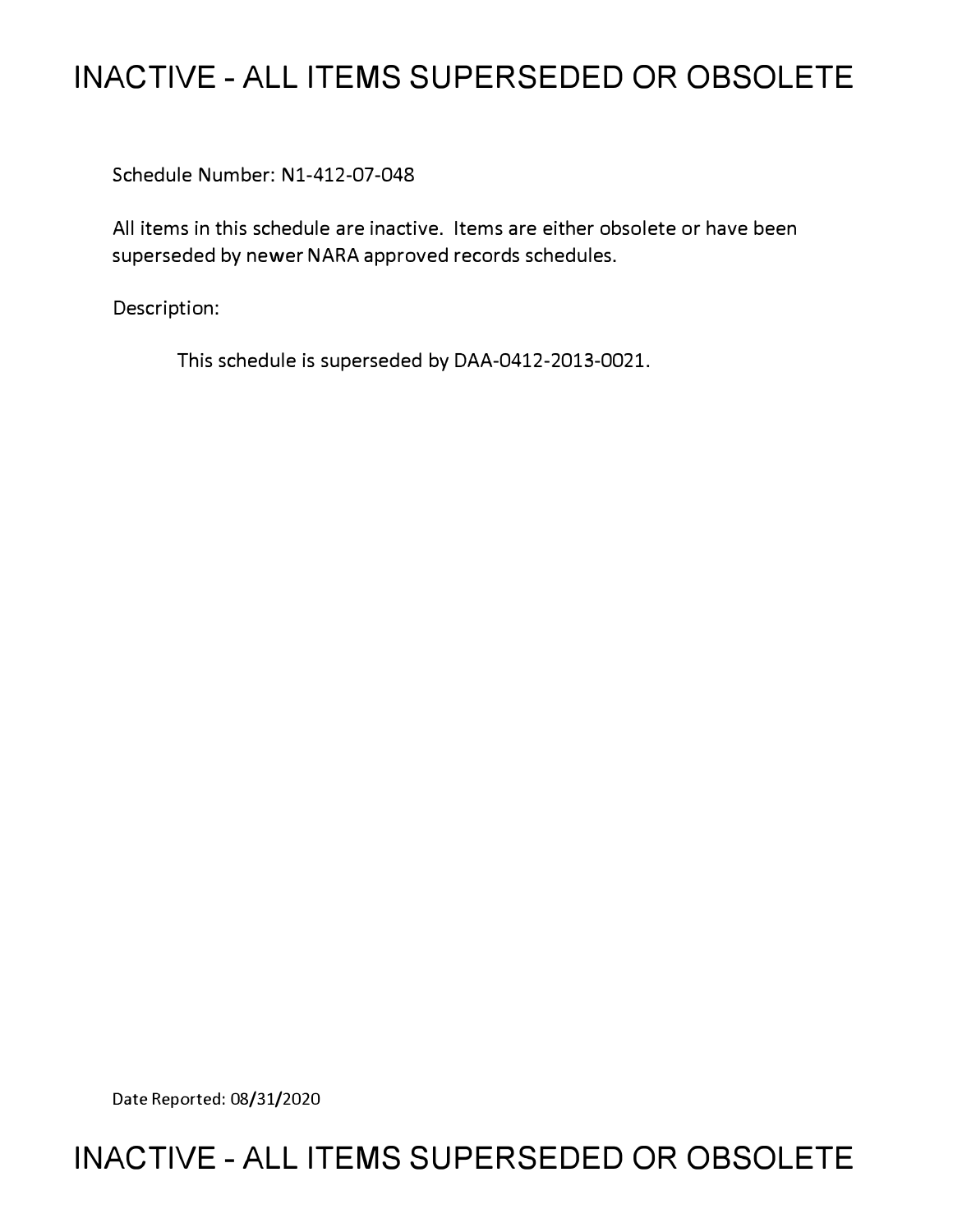| <b>REQUEST FOR RECORDS DISPOSITION AUTHORITY</b>                                                                                                                                                                                                                                                                                                                                                                                                                                                                                                                                                                                             |                                                 |                                                          |             |                                                                                                                                      | JOB NUMBER N1-412-07-4                      |                                            |
|----------------------------------------------------------------------------------------------------------------------------------------------------------------------------------------------------------------------------------------------------------------------------------------------------------------------------------------------------------------------------------------------------------------------------------------------------------------------------------------------------------------------------------------------------------------------------------------------------------------------------------------------|-------------------------------------------------|----------------------------------------------------------|-------------|--------------------------------------------------------------------------------------------------------------------------------------|---------------------------------------------|--------------------------------------------|
| To: NATIONAL ARCHIVES and RECORDS ADMINISTRATION (NIR)<br>WASHINGTON, DC 20408                                                                                                                                                                                                                                                                                                                                                                                                                                                                                                                                                               |                                                 |                                                          |             | <b>DATE RECEIVED</b><br>$1 - 11 - 2007$                                                                                              |                                             |                                            |
| 1. FROM (Agency or establishment)                                                                                                                                                                                                                                                                                                                                                                                                                                                                                                                                                                                                            |                                                 |                                                          |             | <b>NOTIFICATION TO AGENCY</b>                                                                                                        |                                             |                                            |
| U.S. Environmental Protection Agency                                                                                                                                                                                                                                                                                                                                                                                                                                                                                                                                                                                                         |                                                 |                                                          |             | In accordance with the provisions of 44 U.S.C.<br>3303a,<br>disposition request,<br>the<br>including                                 |                                             |                                            |
| 2. MAJOR SUBDIVISION                                                                                                                                                                                                                                                                                                                                                                                                                                                                                                                                                                                                                         |                                                 |                                                          |             |                                                                                                                                      |                                             |                                            |
| Pesticides                                                                                                                                                                                                                                                                                                                                                                                                                                                                                                                                                                                                                                   |                                                 |                                                          |             |                                                                                                                                      |                                             |                                            |
| 3. MINOR SUBDIVISION                                                                                                                                                                                                                                                                                                                                                                                                                                                                                                                                                                                                                         |                                                 |                                                          |             | amendments, is approved except for items that may<br>marked Adisposition not approved= or<br>be<br>A withdrawn $\cong$ in column 10. |                                             |                                            |
| Headquarters                                                                                                                                                                                                                                                                                                                                                                                                                                                                                                                                                                                                                                 |                                                 |                                                          |             |                                                                                                                                      |                                             |                                            |
| 4. NAME OF PERSON WITH WHOM TO CONFER                                                                                                                                                                                                                                                                                                                                                                                                                                                                                                                                                                                                        |                                                 | <b>5. TELEPHONE</b>                                      | <b>DATE</b> |                                                                                                                                      | ARCHIVIST OF THE UNITED STATES              |                                            |
| John B. Ellis                                                                                                                                                                                                                                                                                                                                                                                                                                                                                                                                                                                                                                |                                                 | 202-566-1643                                             |             |                                                                                                                                      | Blance Alawante                             |                                            |
| <b>6. AGENCY CERTIFICATION</b><br>I hereby certify that I am authorized to act for this agency in matters pertaining to the disposition of its records and that the records<br>proposed for disposal on the attached 2 page(s) are not now needed for the business of this agency or will not be needed after the<br>retention periods specified; and that written concurrence from the General Accounting Office, under the provisions of Title 8 of the<br>GAO manual for Guidance of Federal Agencies,<br>is not required;<br>is attached; or<br>has been requested.<br>SIGNATORE OF AGENCY REPRESENTATIVE<br><b>TITLE</b><br><b>DATE</b> |                                                 |                                                          |             |                                                                                                                                      |                                             |                                            |
| $-F\delta$<br>John B. Ellis                                                                                                                                                                                                                                                                                                                                                                                                                                                                                                                                                                                                                  |                                                 |                                                          |             | <b>Agency Records Officer</b>                                                                                                        |                                             |                                            |
| 7. Item<br>No.                                                                                                                                                                                                                                                                                                                                                                                                                                                                                                                                                                                                                               | 8. DESCRIPTION OF ITEM AND PROPOSED DISPOSITION |                                                          |             |                                                                                                                                      | 9. GRS OR SUPERSEDED<br><b>JOB CITATION</b> | <b>10. ACTION TAKEN</b><br>(NARA USE ONLY) |
|                                                                                                                                                                                                                                                                                                                                                                                                                                                                                                                                                                                                                                              |                                                 | EPA 364 Special Accident Investigations and Case Studies |             |                                                                                                                                      | NC1-412-85-24/36                            |                                            |

NWML.

|         | EPA 364 Special Accident Investigations and Case Studies | NC1-412-85-24/36                 |
|---------|----------------------------------------------------------|----------------------------------|
|         |                                                          |                                  |
|         |                                                          |                                  |
|         |                                                          |                                  |
|         |                                                          |                                  |
|         |                                                          |                                  |
|         |                                                          |                                  |
|         |                                                          |                                  |
|         |                                                          |                                  |
|         |                                                          |                                  |
|         |                                                          |                                  |
|         |                                                          |                                  |
|         | Copies Set<br>Agenty                                     |                                  |
| 115-109 | PREVIOUS EDITION NOT USABLE                              | STANDARD FORM SF 115 (REV. 3-91) |
|         |                                                          | Prescribed by NARA 36 CFR 1228   |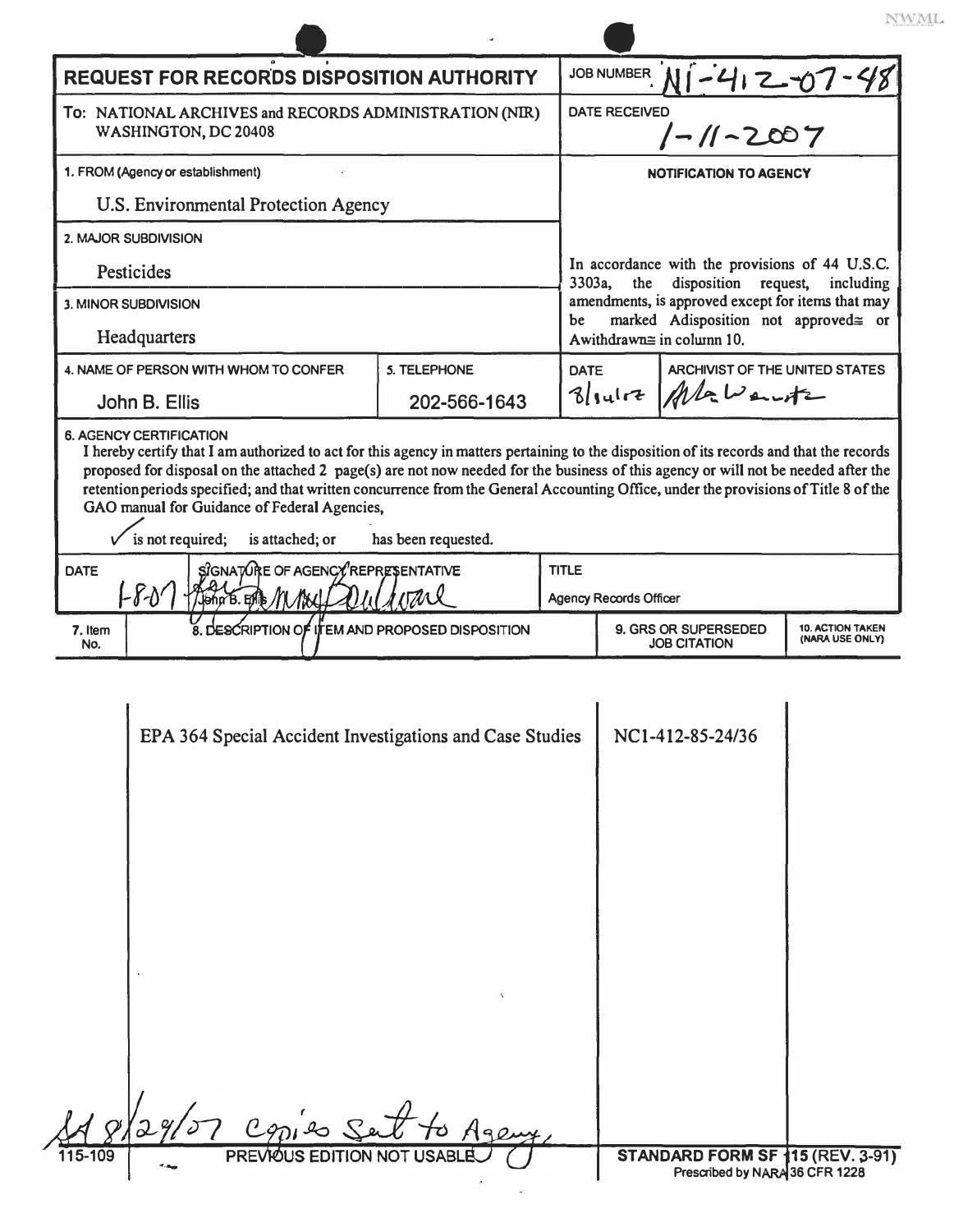# **EPA Records Schedule 364**

٠

**Status:** Final, 02/29/2008

**Title:** Special Accident Investigations and Case Studies

**Program:** Pesticides

**Applicability:** Headquarters

**Function:** 108-025-06-01 - Ensure Safe Use of Pesticides

#### **NARA Disposal Authority:**

This schedule authorizes the disposition of the record copy in any media (media neutral), excluding any records already in electronic form. Records designated for permanent retention must be transferred to the National Archives in accordance with NARA standards at the time of transfer.

• N1-412-07-48

#### **Description:**

Detailed investigations and studies of significant accidents and episodes resulting from the misuse of pesticides. Incidents such as the destruction of flocks of birds, the death of children or farm workers, and the loss of livestock are covered in the file.

#### **Disposition Instructions:**

**Item a(l):** Record copy - Nonelectronic

- **Permanent**
- Close inactive records upon the completion of the study or investigation.
- Transfer to the National Archives 30 years after file closure.

#### **Item a(2):** Record copy - Electronic

- **Permanent**
- Close inactive records upon the completion of the study or investigation.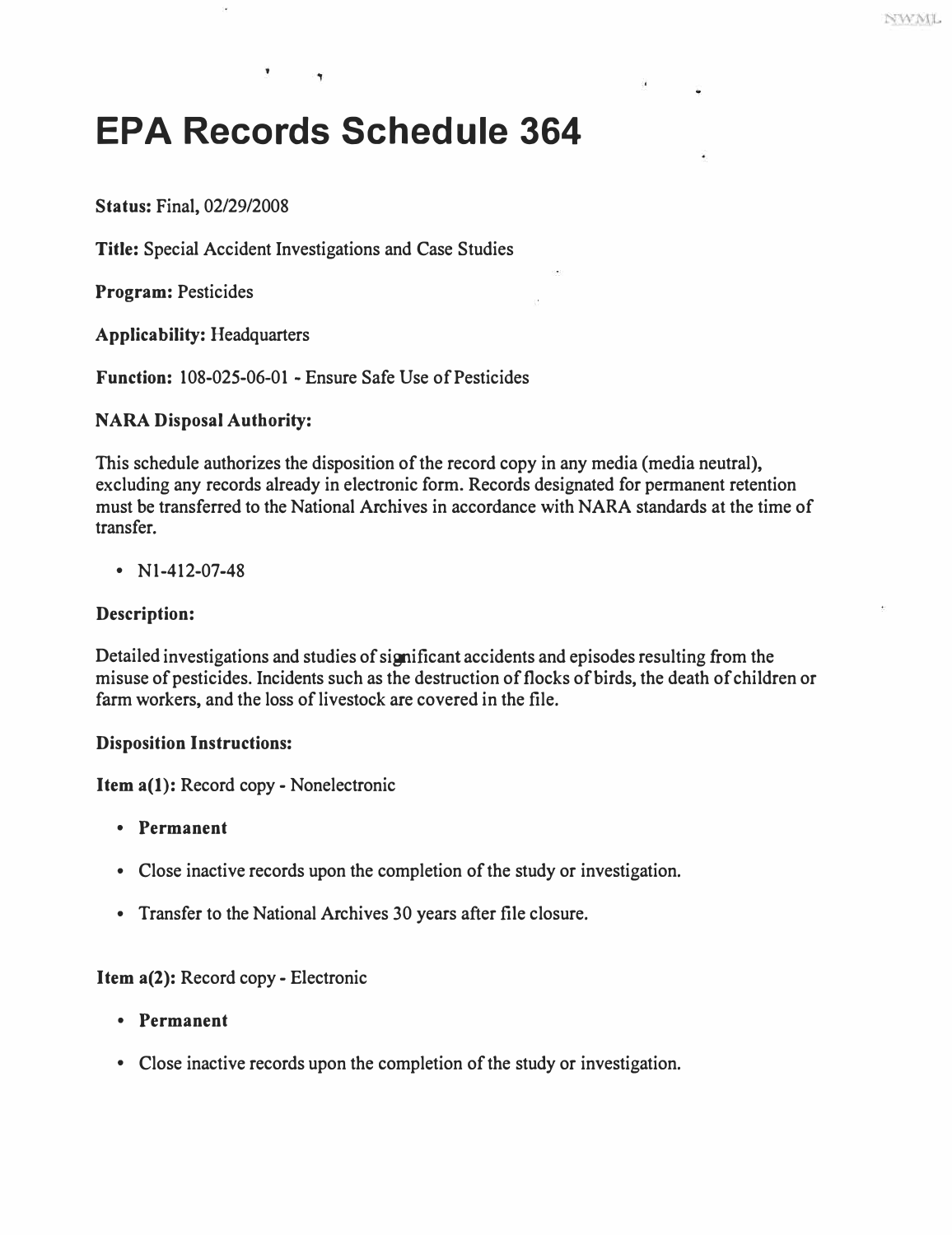• Transfer to the National Archives 5 years after file closure, with any related documentation and external finding aids, as specified in 36 CFR 1228.270 or standards applicable at the time.

**Item a(3):** Electronic copy of records transferred to the National Archives

- **Disposable**
- Close file upon transfer to the National Archives.

,

• Delete after electronic record copy is successfully transferred to the National Archives.

#### **Guidance:**

#### **Reasons for Disposition:**

The disposition instructions have been rewritten as media neutral to allow for maintaining the record copy in EPA's electronic recordkeeping system. The retention is unchanged.

The following changes were made in the 02/29/2008 version:

- 
- Divided item a into three subitems,  $a(1)-(3)$ .<br>• Revised the titles of disposition items  $a(1)-(3)$ .<br>• Revised the disposition instruction for item  $a(3)$ .
- 

Item b for electronic copies created with word processing and electronic mail applications deleted 08/21/2006 pursuant to NARA Bulletin 2006-04.

#### **Custodians:**

Office of Prevention, Pesticides, and Toxic Substances, Office of Pesticide Programs, Information Resources and Services Division

- Contact: Norman Spurling
- **Telephone:** 703-305-5835

#### **Related Schedules:**

#### **Previous NARA Disposal Authority:**

NCl-412-76-9/38, NCl-412-85-24/36

**Entry:** 11/23/1992